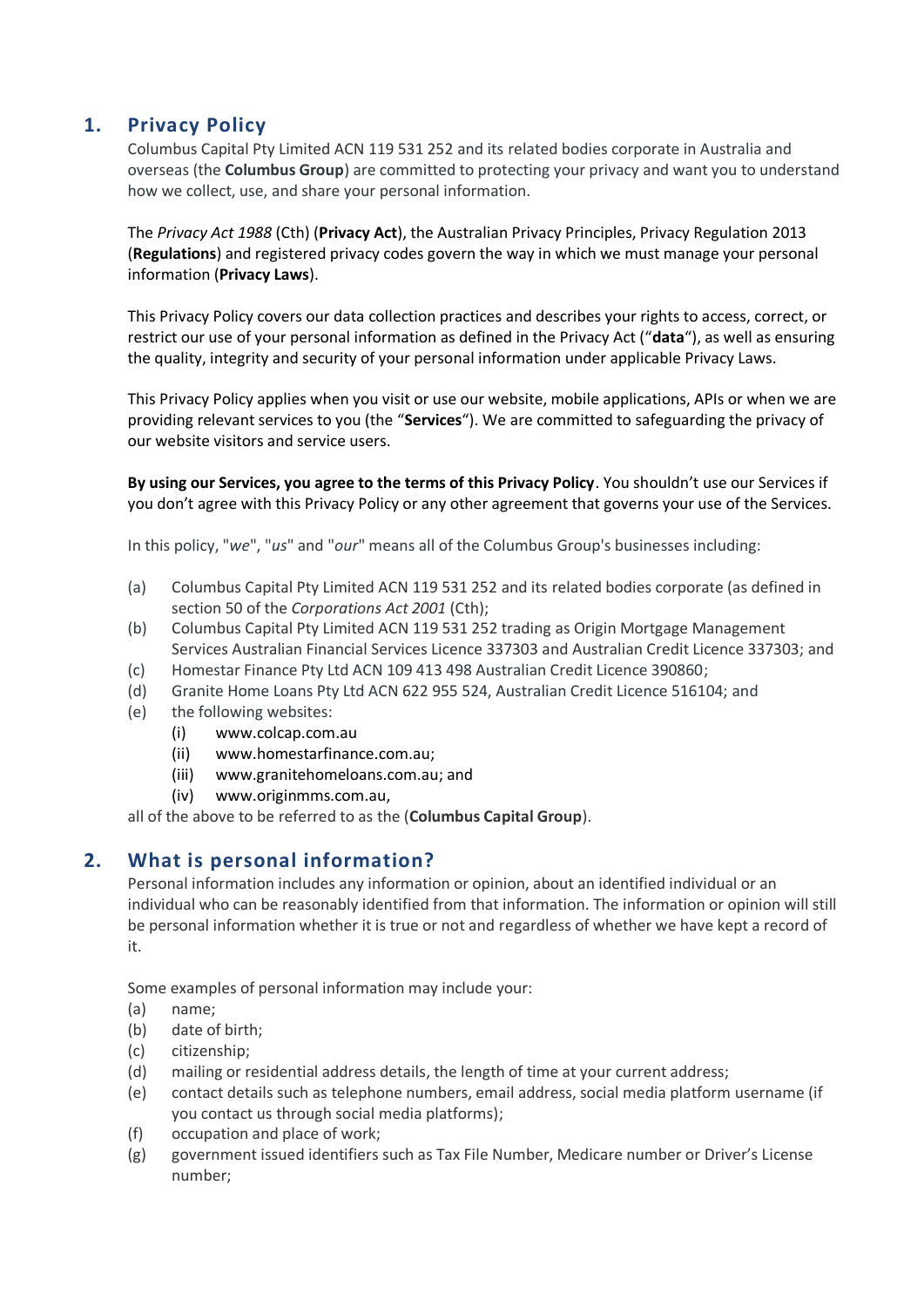- (h) bank account and credit card details;
- (i) your employment details and proof of earnings and expenses;
- (j) if you are applying for credit we may also collect the ages and number of your dependants and cohabitants;
- (k) credit history, credit capacity, ability to be provided with credit or credit worthiness (**Credit Information**);
- (l) signature, photograph, video or audio recording; and
- (m) in limited circumstances sensitive information such as information relating to your health, biometric data, criminal history, racial or ethnic origin.

Credit Information is information which we use to assess your eligibility to be provided with credit and may include any credit that you have outstanding, your repayment history and any defaults. Usually, Credit Information is exchanged between credit and credit providers and credit reporting bodies. We may use credit eligibility information being credit reporting information supplied to us by a credit reporting body, and any information that we derive from it to make decisions regarding your eligibility for credit.

# **3. How is Sensitive information handled?**

We generally do not collect '*sensitive information*' as defined under the Privacy Laws and we further restrict collection of such sensitive information unless it is necessary for us to provide our Services to you and where we have either obtained your express consent or a permitted general situation exists. For example, we may collect health information about you to assess certain claims, including hardship, or we may collect voice biometric information to verify your identity or authorise transactions.

Sensitive information is personal information that includes information relating to your racial or ethnic origin, criminal history, sexual orientation, membership of any trade or professional associations.

## 4. **Wish to stay Anonymous!**

You can withhold your personal information when speaking with us if you are making a general enquiry. However, if you wish for us to provide you with our Services, we will need to identify you.

## **5. Why we collect your personal information**

Any personal information that we collect is first obtained through either notice or consent and the other legal basis for the processing of your personal information is either for:

- (a) the performance of a contract between you and us and/or taking steps, at your request, to enter into such a contract;
- (b) you are posting any comments or direct messages on social media sites;
- (c) our legitimate interests, namely:
	- (i) to comply with our legal and regulatory obligations;
	- (ii) the proper administration of our website and business;
	- (iii) monitoring and improving our website and Services;
	- (iv) the proper management of our customer relationships;
	- (v) communications with users;
	- (vi) the protection and assertion of our legal rights, your legal rights and the legal rights of others (as applicable);
	- (vii) the proper protection of our business against risks; and
	- (viii) for any other purpose permitted by law.

We collect personal information for the purposes of either working with you or your customers in assessing an application and eligibility for credit, managing that credit, identifying you and to comply with our legal obligations. We may also collect your personal information for the purposes of direct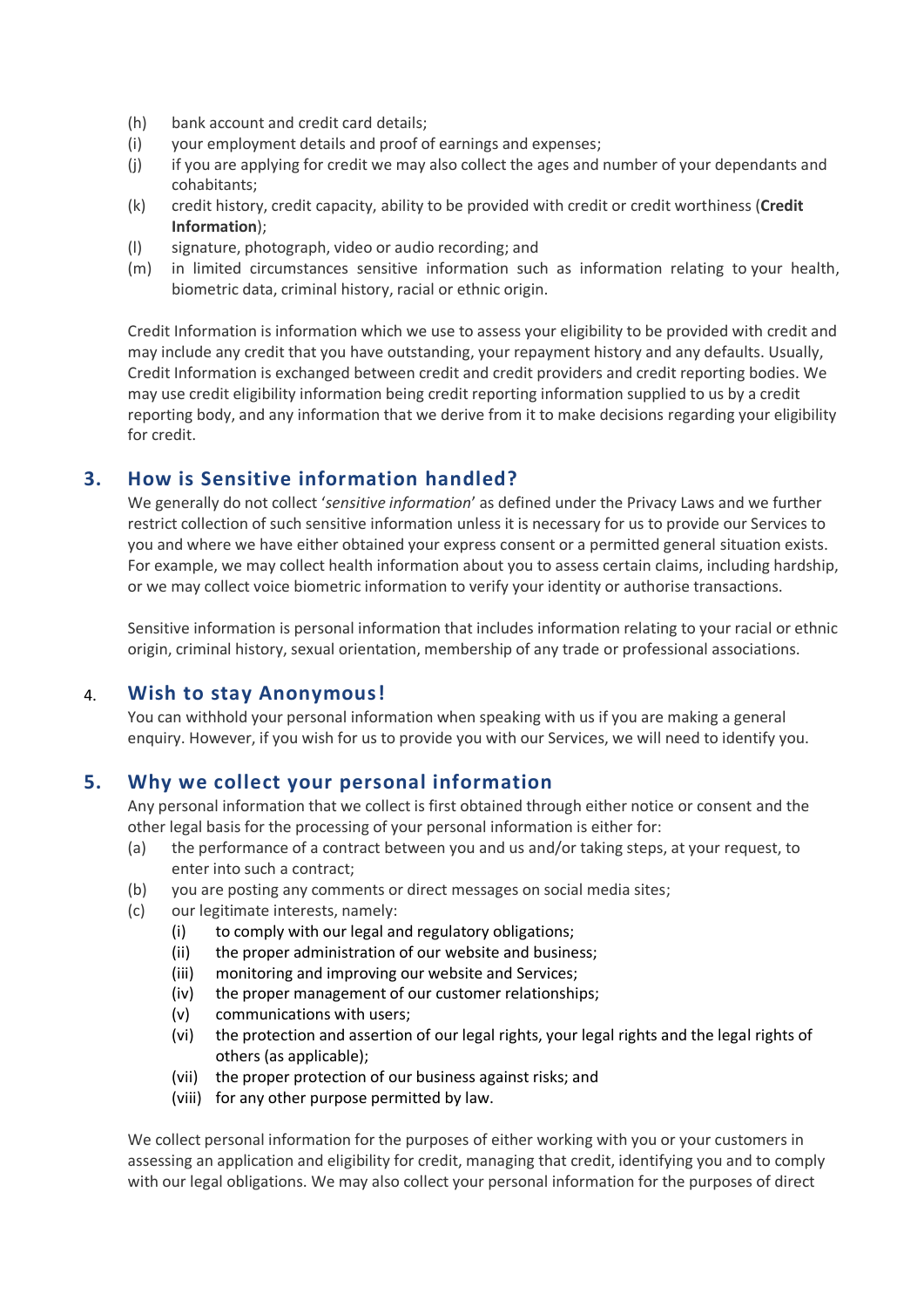marketing and managing our relationship with you. From time to time we may offer you other Services.

## **6. How information is collected**

Most information will be collected from you personally, this can be taken by us:

- (a) if you call or email us;
- (b) when we provide our Services to you;
- (c) when we manage our customer relationships and service provider relationships;
- (d) from credit reporting bodies and from mortgage brokers, mortgage managers, your representatives and other people such as accountants and lawyers;
- (e) if you provide us with feedback or make a complaint;
- (f) if we provide you with our Services;
- (g) if you apply for an account with us;
- (h) when CCTV footage is recorded at our offices or premises;
- (i) your information that is in the public domain;
- (i) if you subscribe to our newsletters and marketing lists; and
- (k) other information that may be collected include details provided on a resume sent to us relating to an employment opportunity.

#### We may obtain your **credit related personal information**:

- (a) When making an application or negotiating with a lender on your behalf.
- (b) From a Credit Reporting Body ("**CRB**") when we have obtained your credit report with your consent.
- (c) We may also receive your personal information from another party by any other means. If we do, we will apply the Privacy Laws in deciding whether it is lawful to keep the information received.
- (d) We may also receive your personal information from third parties that we deal with on your behalf including brokers and mortgage managers and from our other service providers.
- (e) Any information we receive that we are not lawfully required to hold will be deleted or destroyed.

## **7. How we use your personal information**

The main reason we collect, use, hold and disclose personal information is to provide you with products and Services (including where applicable, third party products and services) and to help us run our business. This includes:

- (a) confirming your identity;
- (b) checking whether you are eligible for our products or services;
- (c) assisting you where online applications are not completed;
- (d) providing our products or Services to you, including administration of our Services and notifications about changes to our Services;
- (e) helping manage the product or service that we provide to you;
- (f) helping us develop insights and conduct data analysis to improve the delivery of products, services, enhance our customer relationships and to effectively manage risks;
- (g) minimise risks and identify or investigate fraud and other illegal activities;
- (h) comply with laws and assist government or law enforcement agencies;
- (i) record-keeping purposes, technical maintenance, obtaining or maintaining insurance coverage, managing risks or obtaining professional advice, managing our business – that is, to carry on our business activities and provide our Services to you;
- (j) to prevent fraud, crime or other activity that may cause harm in relation to our Services and help us run our business and maintain integrity;
- (k) bringing you new products and services;
- (l) understanding your interests and preferences so we can tailor digital content;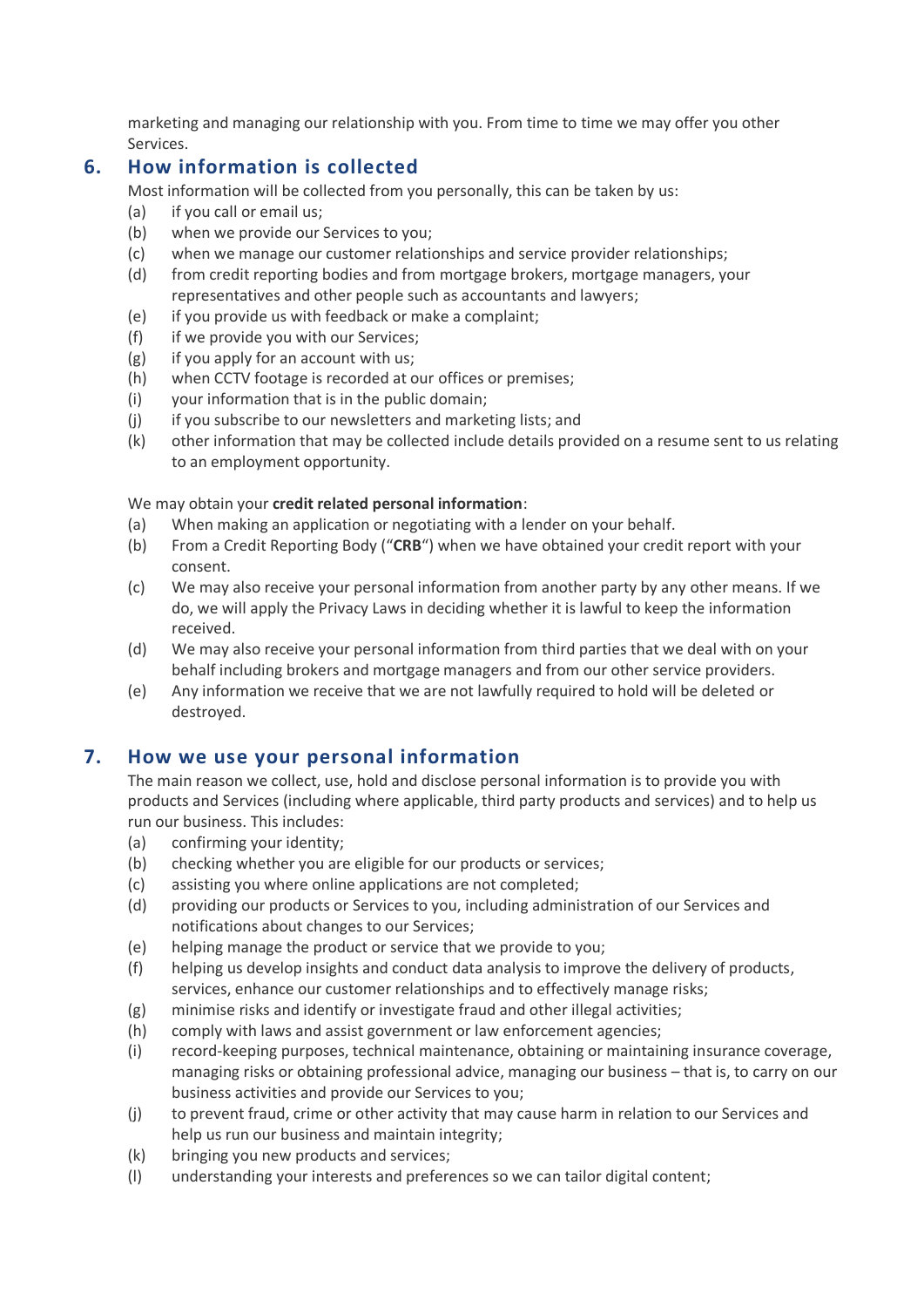- (m) as permitted by law and to comply with legislative or regulatory requirements in any jurisdiction, for the establishment, exercise or defence of legal claims, whether in court proceedings or in an administrative or out-of-court procedure, to prevent; and
- (n) In addition to the specific purposes for which we may process your personal information set out above, we may also process any of your personal information where such processing is necessary for compliance with a legal obligation to which we are subject, or in order to protect your vital interests or the vital interests of another natural person.

We may also use your personal information to tell you about our Services we think may interest you or for a purpose related to the primary purpose of collection or where you would reasonably expect that we would use the information in such a way, subject to legal restrictions on using your personal information for marketing purposes.

We may also de-identify your personal information which we have collected for the purposes described in this Privacy Policy.

# **8. Disclosing your personal information**

We may disclose your personal information:

- (a) to any member of the Columbus Capital Group of companies insofar as reasonably necessary for the purposes of this Privacy Policy and providing our Services, and on the legal bases allowed under the Privacy Laws and as set out in this Privacy Policy;
- (b) to prospective funders or other intermediaries in relation to your credit requirements;
- (c) to other organisations that are involved in managing or administering your credit such as third party suppliers, brokers, mortgage managers, aggregators, lenders mortgage insurers, trade insurers, valuers, third party service providers, service providers for the purposes of verifying your identity, surveyors, accountants, credit reporting bodies, recoveries firms, debt collectors, lawyers, call centres, printing and postal services;
- (d) to regulatory and supervisory bodies;
- (e) to associated businesses that may want to market products to you;
- (f) to companies that provide information and infrastructure systems to us;
- (g) to anybody who represents you, such as mortgage brokers, mortgage managers, your representatives, lawyers, and accountants;
- (h) related entities and third party service providers who assist us in our operations and certain tasks including the verifying of your identity and information technology services;
- (i) to our suppliers or subcontractors insofar as reasonably necessary to provide the relevant Services to you;
- (j) to anyone, where you have provided us with your consent;
- (k) where we are required to do so by law, such as under the Anti-Money Laundering and Counter-Terrorism Financing Act 2006 (Cth); or
- (l) to investors, agents or advisers, or any entity that has an interest in our business;
- (m) organisations that provide products or services used or marketed by us; or
- (n) to your employer or referees.

Prior to disclosing any of your personal information to another person or organisation, we will take all reasonable steps to satisfy ourselves that:

- (i) the person or organisation has a commitment to protecting your personal information at least equal to our commitment;
- (ii) is legally able to seek access to your personal information in accordance with the Privacy Laws or any other laws; or
- (iii) you have consented to us making the disclosure.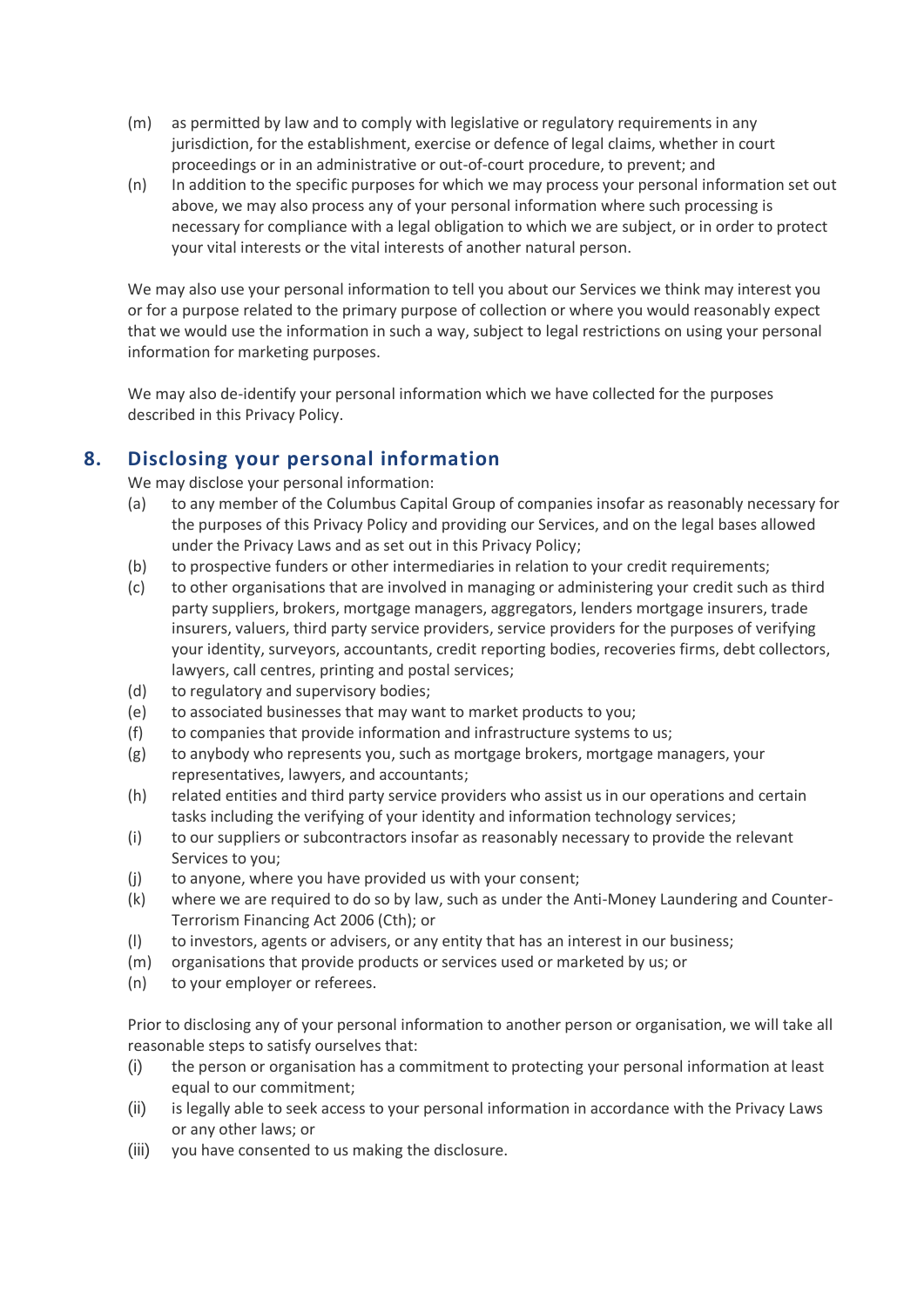## **9. Overseas Recipients**

Prior to disclosing your personal information to an overseas recipient, unless a permitted general situation applies, we will take all reasonable steps to ensure that:

- (a) the overseas recipient does not breach the Privacy Laws; or
- (b) the overseas recipient is subject to a law, or binding scheme, or contractual terms that has the effect of protecting the information in a way that, overall, is at least substantially similar to the way your personal information is protected under the Privacy Laws; or
- (c) you have consented to us making the disclosure.

Acceptance of any of our Services via an application in writing, orally or electronic means, will be deemed as giving consent to the disclosures detailed herein.

Currently we are handling, storing, and processing your data in the following locations Australia, Asia (Philippines via our call centre) and USA through the use of Microsoft products, Salesforce, 8x8, Twillio, cloud storage, technological products and services via other service providers.

The locations where we handle, store and process your data may change as our business needs changes and we appoint other service providers from time to time.

## **10. Direct Marketing**

We may use your personal information for direct marketing. This means we may send information to you that relates to promotions within our Columbus Capital Group companies.

You have the right to object to our processing of your personal information for direct marketing purposes. If you make such an objection, we will cease to process your personal information for this purpose.

If you do not wish to receive marketing information, you may at any time decline to receive such information by calling us on 1300 462 209 or by writing to us at PO Box A992 Sydney South NSW 1235. If the direct marketing is by email you may also use the unsubscribe function.

We will not sell your personal information to other companies or organisations.

#### **11. Credit information**

Credit Reporting Bodies (**CRB**) are authorised by law to handle your credit related information. If you apply for credit, we may disclose your personal information to, or collect personal credit related information from a CRB and other entities.

CRBs may include credit related information provided by the Columbus Capital Group in reports provided to other credit providers to assist such other credit providers to assess the individual's credit worthiness.

As permitted by law, we may collect, hold, use or disclose credit related information held about you for the purposes of:

- (a) credit liability information being information about your existing credit which includes the name of the credit provider, whether the credit provider holds an Australian Credit Licence, the type of credit, the day the credit is entered into, the terms and conditions of the credit, the maximum amount of credit available, and the day on which the credit was terminated;
- (b) repayment history information which is information about whether you meet your repayments on time;
- (c) information about the type of credit that you are applying for;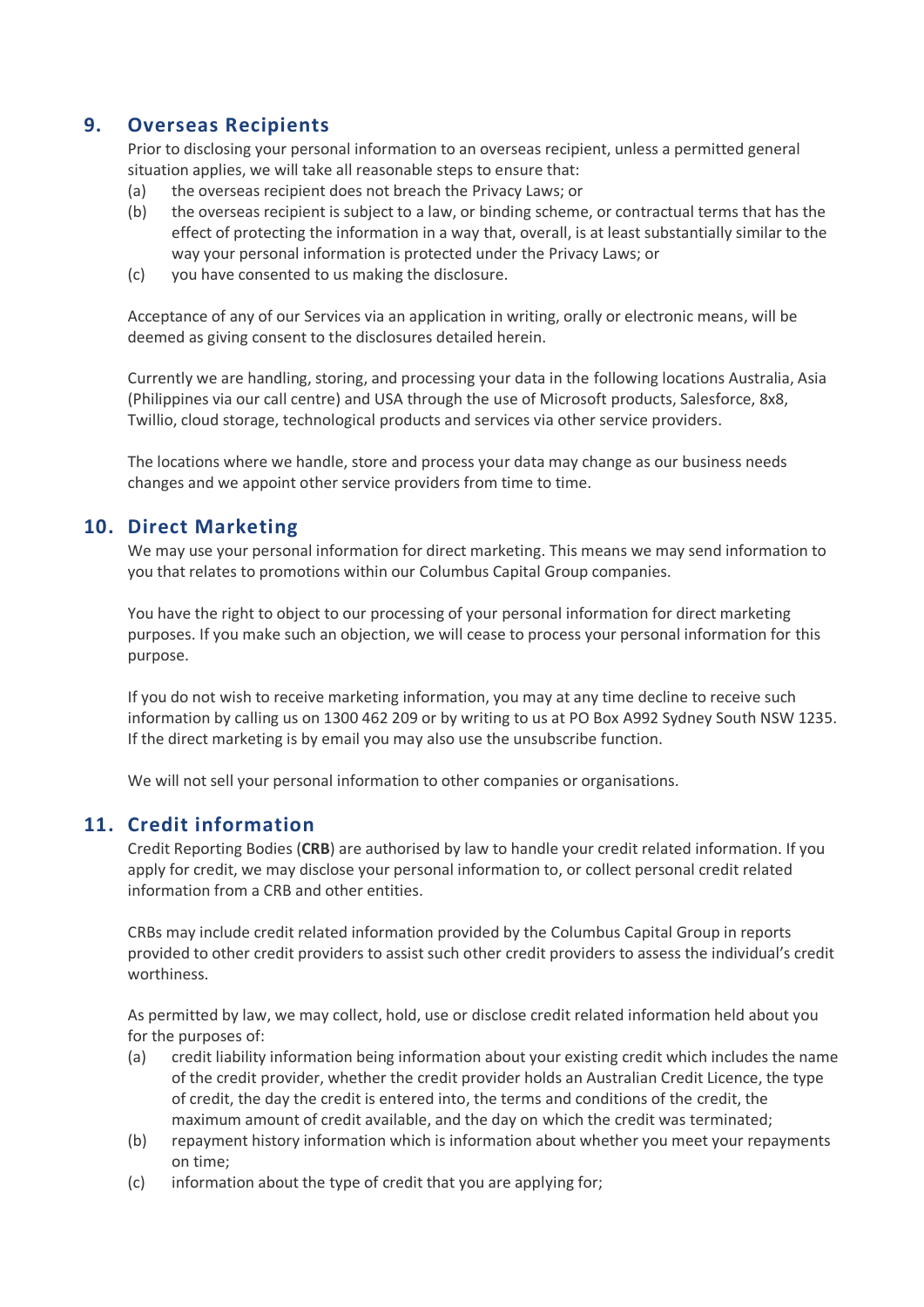- (d) assessing and forming decisions as to whether to provide you with credit or to accept an individual as a guarantor;
- (e) participating in the exchange of credit related information with other credit providers including obtaining from and providing information to CRBs and other credit providers and/or trade suppliers as permitted by Part IIIA of the Privacy Act and the Credit Reporting Code;
- (f) to assist you with debt management and administration;
- (g) to provide you with our Services;
- (h) default and payment information;
- (i) to undertake debt recovery and enforcement activities, including in relation to guarantors, and to deal with serious credit infringements;
- (j) court proceedings information;
- (k) to deal with complaints and meet legal and regulatory requirements; and
- (l) to assist other credit providers to do the same.

When we obtain credit information from a credit reporting body about you, we may also seek publicly available information and information about any serious credit infringement that you may have committed.

# **12. Credit Information handling and Credit Reporting**

In assessing your credit application and providing the Services to you, we may exchange your personal information, as well as your consumer and commercial credit information with the following entities, including but not limited to:

- (a) Obtaining credit information about you from Equifax Australia Information Services and Solutions Pty Limited (ABN 26 000 602 862) (**Equifax**) and we may provide to Equifax your personal information with respect of:
	- (i) request for access seeker services in accordance with section 6L of the Privacy Act; and
	- (ii) request for your credit information and credit report.
- (b) Equifax and its related companies may use and disclose your personal information to manage the provision of credit reporting information and the access seeker services, and to undertake data management for quality related purposes. The Equifax privacy policy is available on the Equifax website at [https://www.equifax.com.au/privacy,](https://www.equifax.com.au/privacy) and contains information about how Equifax handles personal information (other than credit reporting information), including how an individual may access his or her personal information held by Equifax and its related companies and seek the correction of that information, and how an individual may complain about a breach of the Australian Privacy Principles and how Equifax and its related companies will deal with such a complaint.
- (c) The Equifax Credit Reporting Policy contains information about how Equifax collects and handles credit reporting information and is available on the Equifax website at [https://www.equifax.com.au/credit-reporting-policy.](https://www.equifax.com.au/credit-reporting-policy)
- (d) Obtaining your financial information via our third party Service Provider illion Australia Pty Ltd ABN 95006399677 (Ilion) who is the owner of illion BankStatements [\(www.bankstatements.com.au\)](http://www.bankstatements.com.au/) whereby with your consent they can access your banking transaction data and categorise it in an income and expense report which assists us with assessing your ability to service the loan applied for.
- (e) The Ilion privacy policy is available on the Ilion website a[t https://www.illion.com.au/privacy](https://www.illion.com.au/privacy-policy-risk-marketing-solutions/)[policy-risk-marketing-solutions/,](https://www.illion.com.au/privacy-policy-risk-marketing-solutions/) and contains information about how Ilion handles personal information, including how an individual may access his or her personal information held by Ilion and its related companies and seek the correction of that information, and how an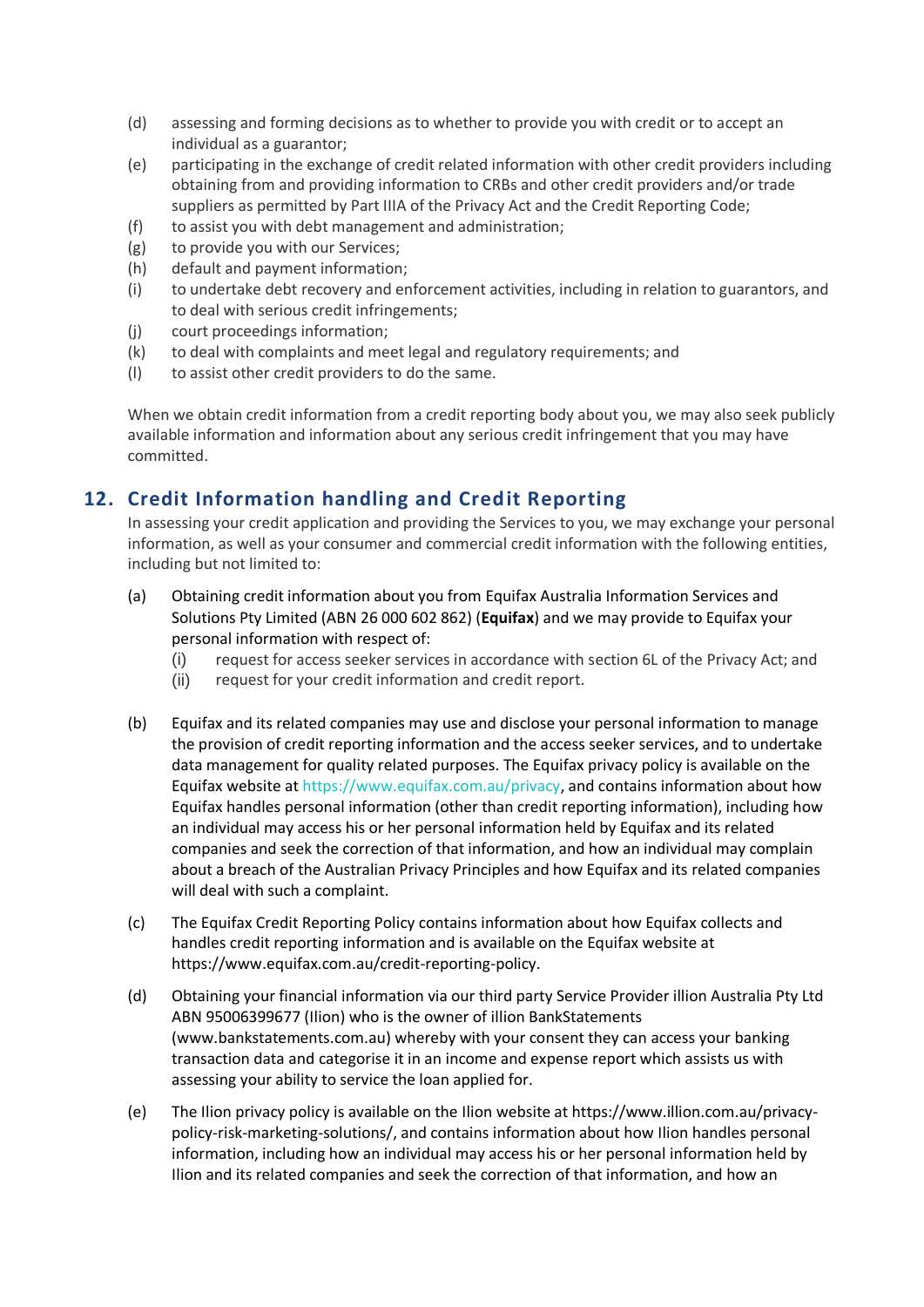individual may complain about a breach of the Australian Privacy Principles and how Ilion and its related companies will deal with such a complaint.

- (f) Other credit providers for the purposes of assessing your creditworthiness, credit standing, and credit history or credit capacity.
- (g) Finance brokers, mortgage managers, our accountants, lawyers, mortgage insurers and such other persons who assist us to provide our Services to you such as:
	- (i) Lenders Mortgage Insurers (**LMIs**) who hold, use and disclose your personal information and credit information for the purposes of assessing whether to provide insurance to us, including to assess the risk of you defaulting or the risk of a guarantor being unable to meet their liability, managing the insurance, dealing with claims, enforcing any mortgage and recovering proceeds, conducting risk and credit assessments, fraud prevention, and verifying personal information provided by us or any purpose under the insurance contract. The LMIs that we may disclose your personal information and credit information to are:
		- (A) Genworth Financial Mortgage Insurance Pty Ltd ACN 106 974 305 who can be contacted and a copy of their privacy policy can be obtained by calling on 1300 655 422 or their website a[t https://www.genworth.com.au/privacy-policy/;](https://www.genworth.com.au/privacy-policy/)
		- (B) QBE Lenders Mortgage Insurance Limited ACN 000 511 071 who can be contacted and a copy of their privacy policy can be obtained by calling on 1300 367 764 or their website at [https://www.qbe.com/lmi/about/governance/privacy-policy;](https://www.qbe.com/lmi/about/governance/privacy-policy) and
		- (C) Arch Lenders Mortgage Indemnity Limited ACN 074 042 934 who can be contacted and a copy of their privacy policy can be obtained on their website at [https://mortgage.archgroup.com/wp-content/uploads/sites/4/LMI-Privacy-](https://aus01.safelinks.protection.outlook.com/?url=https%3A%2F%2Fmortgage.archgroup.com%2Fwp-content%2Fuploads%2Fsites%2F4%2FLMI-Privacy-Policy.pdf&data=05%7C01%7CMarjana.Cvetanoska%40colcap.com.au%7Cac26b4288d024243059f08da42b0620f%7C285ef20059bb41f88e50baada7d96ff8%7C0%7C0%7C637895622568624620%7CUnknown%7CTWFpbGZsb3d8eyJWIjoiMC4wLjAwMDAiLCJQIjoiV2luMzIiLCJBTiI6Ik1haWwiLCJXVCI6Mn0%3D%7C3000%7C%7C%7C&sdata=f5eBd66e7yxYWc%2BNmH8nXDg3qFlCXfrINfYGECzUlLc%3D&reserved=0)[Policy.pdf.](https://aus01.safelinks.protection.outlook.com/?url=https%3A%2F%2Fmortgage.archgroup.com%2Fwp-content%2Fuploads%2Fsites%2F4%2FLMI-Privacy-Policy.pdf&data=05%7C01%7CMarjana.Cvetanoska%40colcap.com.au%7Cac26b4288d024243059f08da42b0620f%7C285ef20059bb41f88e50baada7d96ff8%7C0%7C0%7C637895622568624620%7CUnknown%7CTWFpbGZsb3d8eyJWIjoiMC4wLjAwMDAiLCJQIjoiV2luMzIiLCJBTiI6Ik1haWwiLCJXVCI6Mn0%3D%7C3000%7C%7C%7C&sdata=f5eBd66e7yxYWc%2BNmH8nXDg3qFlCXfrINfYGECzUlLc%3D&reserved=0)
	- (ii) Our Funders we may use include:
		- (A) Perpetual Corporate Trust Limited ACN 000 341 533 a copy of their privacy policy can be found on their website at<https://www.perpetual.com.au/privacy-policy>
		- (B) Permanent Custodians Ltd (and associated entities) ACN 001 426 384 a copy of their privacy policy can be found on their website at [https://www.bnymellon.com/au/en/index.jsp#ir/privacy.](https://www.bnymellon.com/au/en/index.jsp#ir/privacy)
	- (iii) Indue Ltd ABN 97 087 822 464 as the Visa Debit card issuer, if a loan product that we provide to you includes access to a Visa Debit card, a copy of their privacy policy can be found on their website at https://www.indue.com.au/legal-privacy-policy-cookies.

## **13. Your Rights in Relation to CRBs**

You may be asked to participate in a "*pre-screening*". This is where your credit related information is provided to a CRB to use, to provide marketing relating to your credit related circumstances. You have the right to contact the CRB and ask that you be excluded from this process.

If you have been or have a reasonable belief that you are likely to be a victim of fraud, you can contact the CRB and request for a "*ban-period*". For a period of 21 days after the credit reporting body receives your notification the credit reporting body must not use or disclose that credit information. The CRB will not be permitted to use your personal or credit related information during this time.

## **14. Notifiable matters**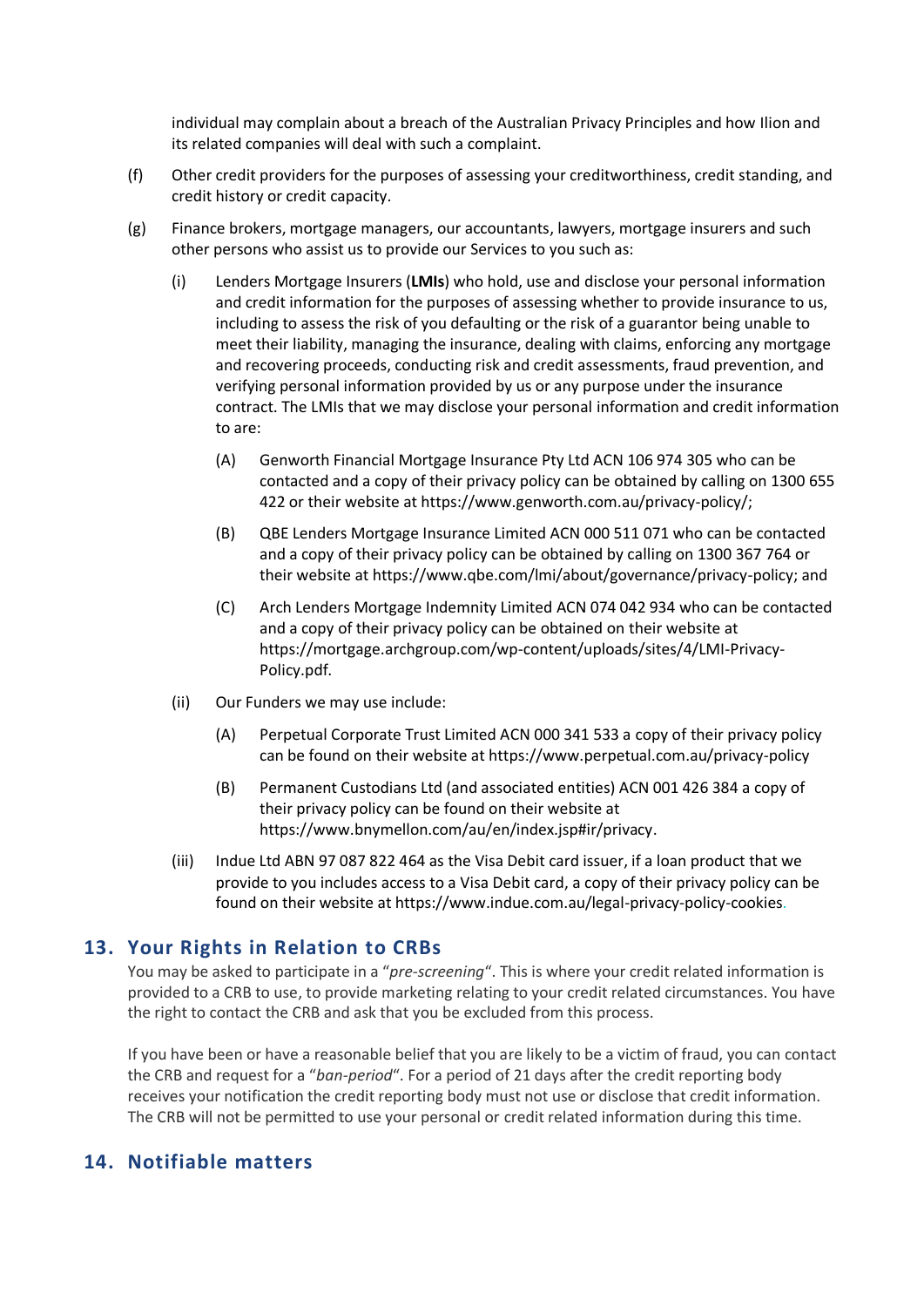From February 2018, the Privacy Act includes a new *Notifiable Data Breaches scheme* (**NDB**) which requires us to notify you and the Office of the Australian Information Commissioner (**OAIC**) of certain data breaches and recommend steps you can take to limit the impacts of a breach (for example, a password change).

The NDB scheme requires us to notify about a data breach that is likely to result in serious harm to affected individuals. There are exceptions where notification is not required. For example, where we have already taken appropriate remedial action that removes the risk of serious harm to any individuals.

If we believe there has been a data breach that impacts your personal information and creates a likely risk of serious harm, we will notify you and the OAIC as soon as possible and keep in close contact with you about the nature of the breach, the steps we are taking and what you can do to reduce the impacts to your privacy.

If you believe that any personal information, we hold about you has been impacted by a data breach, you can contact us using the contact details below.

### **15. Updating your personal information**

It is important to us that the personal information we hold about you is accurate and up to date. During the course of our relationship with you, we may ask you to inform us if any of your personal information has changed.

If you wish to make any changes to your personal information, you may contact us. We will generally rely on you to ensure the information we hold about you is accurate or complete.

#### **16. Your Privacy Rights**

In this section 16, we have summarised the rights that you have under the Privacy Laws. Some of the rights are complex, and not all of the details have been included in our summaries. Accordingly, you should read the relevant laws and guidance from the regulatory authorities for a full explanation of these rights.

The summary of your principal rights under Privacy Laws are:

- (a) to request, at any time, for us to inform you of the personal information we hold about you;
- (b) the right to access your personal information and we will respond to you within 30 days of making a request;
- (c) the right to rectification of your personal information;
- (d) the right to erasure (where we have no legitimate right or business requirements to retain your personal information);
- (e) the right to restrict or object to processing (where we have no legitimate right or business requirements to process your personal information);
- (f) the right to complain to a supervisory authority; and
- (g) the right to withdraw your consent (where we have no legitimate right or business requirements to retain or process your personal information).

We may refuse to give you access to personal information we hold about you if we reasonably believe that giving access would pose a serious threat to the life, health or safety of an individual, or to the public health or safety, where giving access would be unlawful, where giving access would have an unreasonable impact on the privacy of other individuals, if there are legal proceedings, or if we consider the request to be frivolous or vexatious.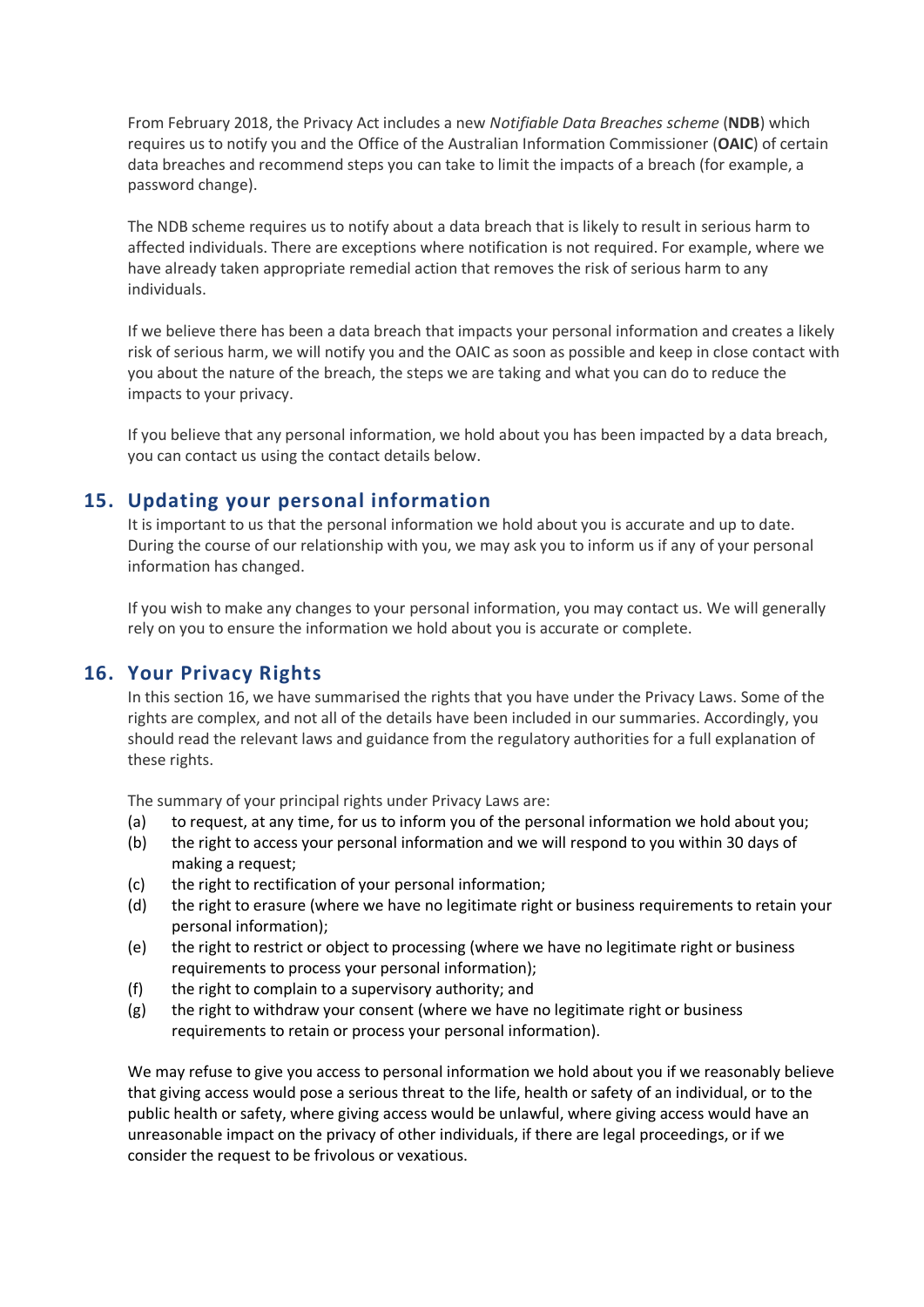If we refuse to give you access to or to correct your personal information, we will give you a notice explaining our reasons except where it would be unreasonable to do so.

#### **17. How safe and secure is your personal information that we hold?**

We will take reasonable steps to protect your personal information by storing it in a secure environment. We may store your personal information in paper and electronic form. We will also take reasonable steps to protect any personal information from misuse, loss and unauthorised access, modification or disclosure.

If we are no longer required or wish to keep your personal information for the purpose it was collected, we will securely destroy it or remove all identity features from the information unless we are legally required to keep it for a period of 7 years after an account is closed.

## **18. Complaints Handling**

#### **Contact Us**

You may exercise any of your rights in relation to your personal information by contacting us. If you have a question or complaint about how your personal information is being handled by the Columbus Capital Group, our affiliates or contracted service providers, please contact us first on the following email: [service@originmms.com.au.](mailto:service@originmms.com.au)

We will try to have your complaint resolved within 5 business days, but it may take longer depending on the complaint. If this is the case, we will aim to resolve your complaint within 30 days.

You can request further information about the way we manage the personal information that we hold, or make a complaint, by contacting our:

#### **Privacy Officer**

| telephoning: | 1300 767 023             |
|--------------|--------------------------|
| e-mailing:   | service@originmms.com.au |
| writing to:  | Origin MMS               |
|              | PO Box A1244             |
|              | Sydney South NSW 1235    |
|              |                          |

If you are dissatisfied with the response of our Complaints Officer you may make a complaint to our External Dispute Resolution Scheme:

#### **Australian Financial Complaints Authority Limited (AFCA)**

GPO Box 3 Melbourne VIC 3001 Telephone: 1800 931 678 Email: info@afca.org.au Website: https://www.afca.org.au/

#### **The Office of the Australian Information Commissioner**

Under the Privacy Laws you may also complain to the Office of the Australian Information Commissioner (**OAIC**) about the way we handle your personal information. Please note the OAIC requires that any complaint be first made to the respondent organisation, which is us. The law also allows 30 days for the respondent organisation to deal with the complaint before a person may make a complaint to the OAIC.